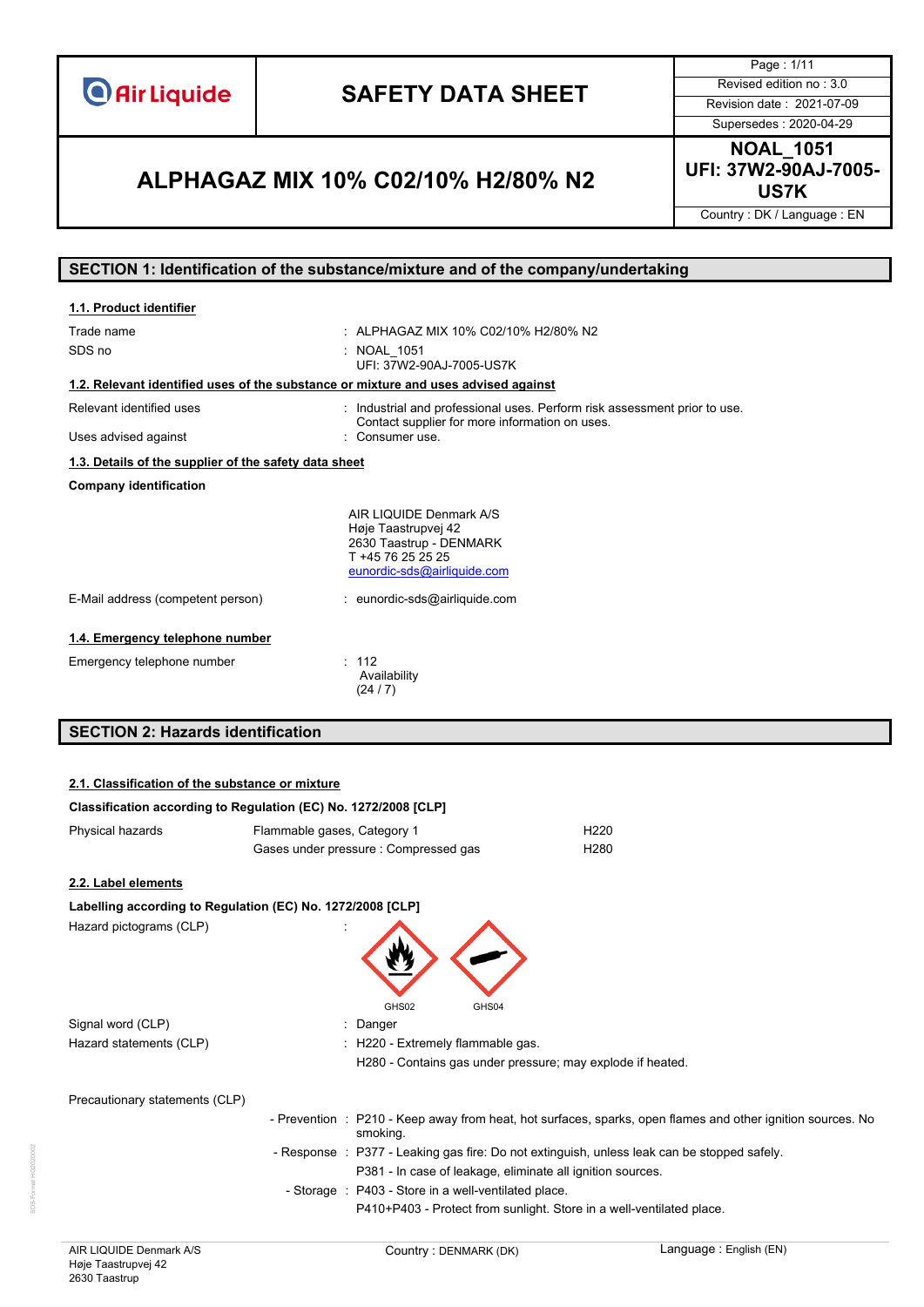Page : 2/11 Supersedes : 2020-04-29

### **US7K ALPHAGAZ MIX 10% C02/10% H2/80% N2**

**NOAL\_1051 UFI: 37W2-90AJ-7005-**

Country : DK / Language : EN

#### **2.3. Other hazards**

: None.

#### **SECTION 3: Composition/information on ingredients**

#### 3.1. **Substances** : Not applicable.

#### **3.2. Mixtures**

| Name           | <b>Product identifier</b>                                                                 | Composition [V-%]: | <b>Classification according to</b><br>Regulation (EC) No. 1272/2008 [CLP] |
|----------------|-------------------------------------------------------------------------------------------|--------------------|---------------------------------------------------------------------------|
| Nitrogen       | (CAS-No.) 7727-37-9<br>(EC-No.) 231-783-9<br>(EC Index-No.)<br>(REACH-no) *1              | 80                 | Press. Gas (Comp.), H280                                                  |
| Carbon dioxide | (CAS-No.) 124-38-9<br>(EC-No.) 204-696-9<br>(EC Index-No.)<br>(REACH-no) *1               | 10                 | Press. Gas (Liq.), H280                                                   |
| Hydrogen       | (CAS-No.) 1333-74-0<br>(EC-No.) 215-605-7<br>(EC Index-No.) 001-001-00-9<br>(REACH-no) *1 | 10                 | Flam. Gas 1, H220<br>Press. Gas (Comp.), H280                             |

Full text of H-statements: see section 16

*Contains no other components or impurities which will influence the classification of the product.*

*\*1: Listed in Annex IV / V REACH, exempted from registration.*

*\*3: Registration not required: Substance manufactured or imported < 1t/y.*

#### **SECTION 4: First aid measures**

#### **4.1. Description of first aid measures**

| - Inhalation                                                     | : Remove victim to uncontaminated area wearing self contained breathing apparatus. Keep<br>victim warm and rested. Call a doctor. Perform cardiopulmonary resuscitation if breathing<br>stopped. |
|------------------------------------------------------------------|--------------------------------------------------------------------------------------------------------------------------------------------------------------------------------------------------|
| - Skin contact                                                   | : Adverse effects not expected from this product.                                                                                                                                                |
| - Eye contact                                                    | : Adverse effects not expected from this product.                                                                                                                                                |
| - Ingestion                                                      | Ingestion is not considered a potential route of exposure.                                                                                                                                       |
| 4.2. Most important symptoms and effects, both acute and delayed |                                                                                                                                                                                                  |
|                                                                  |                                                                                                                                                                                                  |

#### : Refer to section 11.

#### **4.3. Indication of any immediate medical attention and special treatment needed**

: None.

#### **SECTION 5: Firefighting measures**

#### **5.1. Extinguishing media**

|  |  | - Suitable extinguishing media |  |
|--|--|--------------------------------|--|
|--|--|--------------------------------|--|

- : Water spray or fog.
- Unsuitable extinguishing media : Carbon dioxide.
	-
	- Do not use water jet to extinguish.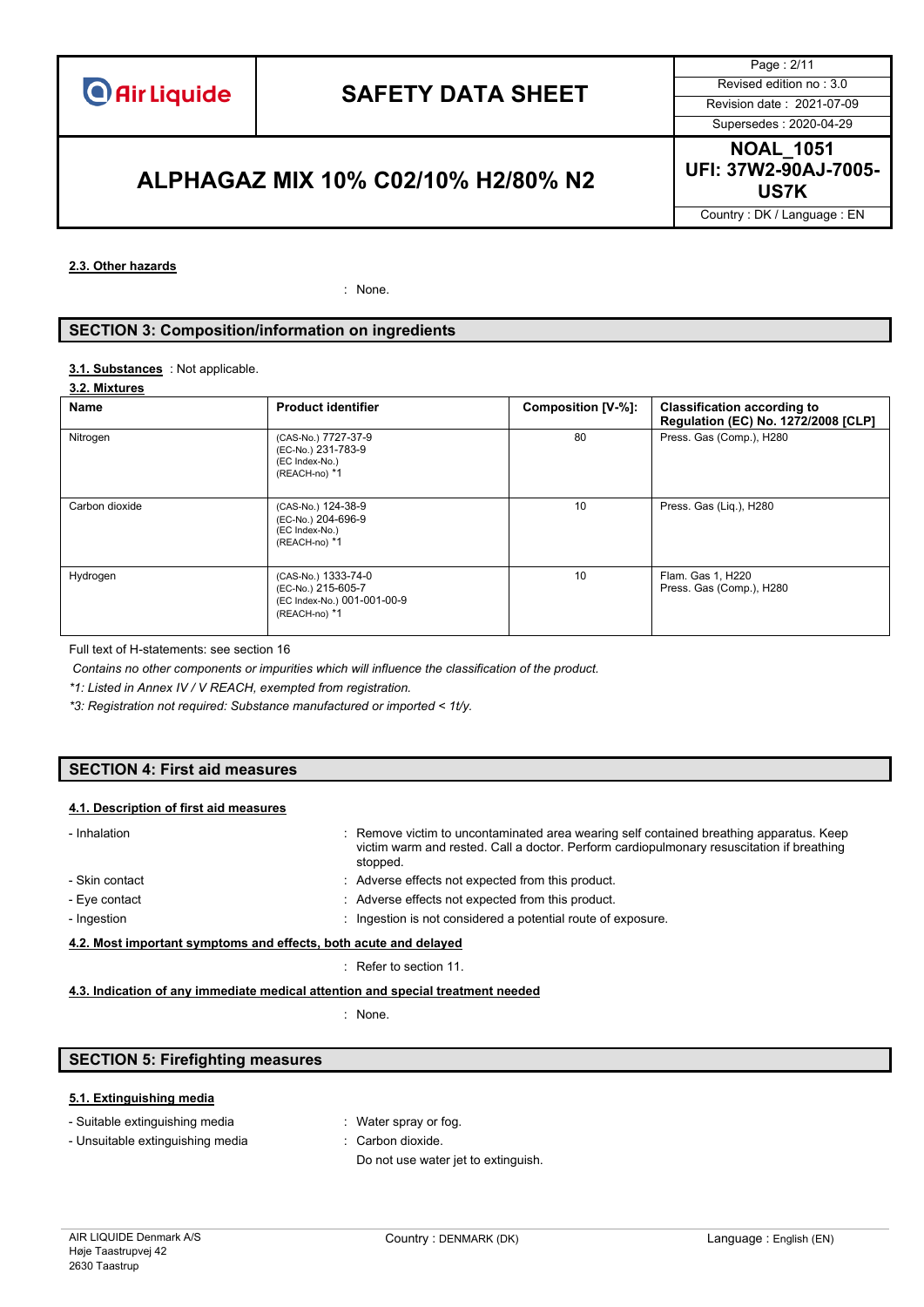**O** Air Liquide

# **SAFETY DATA SHEET** Revised edition no : 3.0

Page : 3/11

### **US7K ALPHAGAZ MIX 10% C02/10% H2/80% N2**

Supersedes : 2020-04-29 **NOAL\_1051 UFI: 37W2-90AJ-7005-**

Country : DK / Language : EN

#### **5.2. Special hazards arising from the substance or mixture**

| : Exposure to fire may cause containers to rupture/explode.                                                                                                                                                                                                                                                     |  |
|-----------------------------------------------------------------------------------------------------------------------------------------------------------------------------------------------------------------------------------------------------------------------------------------------------------------|--|
| : None.                                                                                                                                                                                                                                                                                                         |  |
|                                                                                                                                                                                                                                                                                                                 |  |
| Use fire control measures appropriate for the surrounding fire. Exposure to fire and heat<br>radiation may cause gas receptacles to rupture. Cool endangered receptacles with water spray<br>jet from a protected position. Prevent water used in emergency cases from entering sewers and<br>drainage systems. |  |
| If possible, stop flow of product.                                                                                                                                                                                                                                                                              |  |
| Use water spray or fog to knock down fire fumes if possible.                                                                                                                                                                                                                                                    |  |
| Do not extinguish a leaking gas flame unless absolutely necessary. Spontaneous/explosive re-<br>ignition may occur. Extinguish any other fire.                                                                                                                                                                  |  |
| Move containers away from the fire area if this can be done without risk.                                                                                                                                                                                                                                       |  |
| : In confined space use self-contained breathing apparatus.                                                                                                                                                                                                                                                     |  |
| Standard protective clothing and equipment (Self Contained Breathing Apparatus) for fire<br>fighters.                                                                                                                                                                                                           |  |
| Standard EN 137 - Self-contained open-circuit compressed air breathing apparatus with full<br>face mask.                                                                                                                                                                                                        |  |
| Standard EN 469 - Protective clothing for firefighters. Standard - EN 659: Protective gloves for<br>firefighters.                                                                                                                                                                                               |  |
|                                                                                                                                                                                                                                                                                                                 |  |

### **SECTION 6: Accidental release measures**

#### **6.1. Personal precautions, protective equipment and emergency procedures**

|                                                           | : Try to stop release.                                                                                |
|-----------------------------------------------------------|-------------------------------------------------------------------------------------------------------|
|                                                           | Evacuate area.                                                                                        |
|                                                           | Monitor concentration of released product.                                                            |
|                                                           | Consider the risk of potentially explosive atmospheres.                                               |
|                                                           | Wear self-contained breathing apparatus when entering area unless atmosphere is proved to<br>be safe. |
|                                                           | Eliminate ignition sources.                                                                           |
|                                                           | Ensure adequate air ventilation.                                                                      |
|                                                           | Act in accordance with local emergency plan.                                                          |
|                                                           | Stay upwind.                                                                                          |
| 6.2. Environmental precautions                            |                                                                                                       |
|                                                           | : Try to stop release.                                                                                |
| 6.3. Methods and material for containment and cleaning up |                                                                                                       |
|                                                           | : Ventilate area.                                                                                     |
| 6.4. Reference to other sections                          |                                                                                                       |
|                                                           | $\therefore$ See also sections 8 and 13.                                                              |

#### **SECTION 7: Handling and storage**

| 7.1. Precautions for safe handling |                                                                                                  |                         |
|------------------------------------|--------------------------------------------------------------------------------------------------|-------------------------|
| Safe use of the product            | : Do not breathe gas.                                                                            |                         |
|                                    | Avoid release of product into atmosphere.                                                        |                         |
|                                    | The product must be handled in accordance with good industrial hygiene and safety<br>procedures. |                         |
|                                    | Only experienced and properly instructed persons should handle gases under pressure.             |                         |
|                                    | Consider pressure relief device(s) in gas installations.                                         |                         |
| AIR LIQUIDE Denmark A/S            | Country: DENMARK (DK)                                                                            | Language : English (EN) |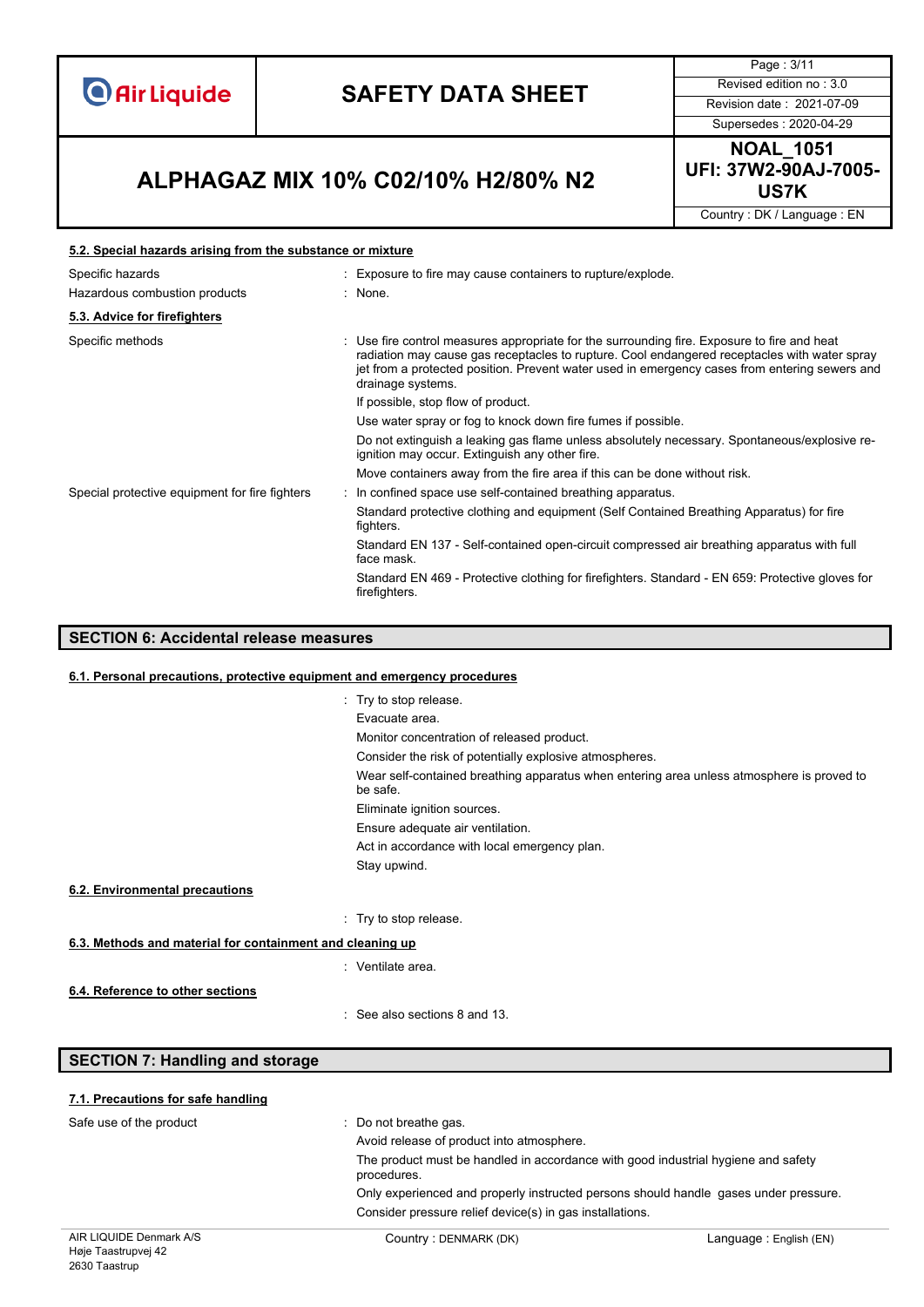|                                                                   |  |                                                                                                                                                                  | Page: 4/11                |  |
|-------------------------------------------------------------------|--|------------------------------------------------------------------------------------------------------------------------------------------------------------------|---------------------------|--|
| <b>O</b> Air Liquide                                              |  | <b>SAFETY DATA SHEET</b>                                                                                                                                         | Revised edition no: 3.0   |  |
|                                                                   |  |                                                                                                                                                                  | Revision date: 2021-07-09 |  |
|                                                                   |  |                                                                                                                                                                  | Supersedes: 2020-04-29    |  |
|                                                                   |  |                                                                                                                                                                  | <b>NOAL_1051</b>          |  |
| ALPHAGAZ MIX 10% C02/10% H2/80% N2                                |  | UFI: 37W2-90AJ-7005-<br><b>US7K</b>                                                                                                                              |                           |  |
|                                                                   |  | Country: DK / Language: EN                                                                                                                                       |                           |  |
|                                                                   |  | Ensure the complete gas system was (or is regularily) checked for leaks before use.<br>Do not smoke while handling product.                                      |                           |  |
|                                                                   |  | Use only properly specified equipment which is suitable for this product, its supply pressure and<br>temperature. Contact your gas supplier if in doubt.         |                           |  |
|                                                                   |  | Avoid suck back of water, acid and alkalis.                                                                                                                      |                           |  |
|                                                                   |  | Assess the risk of potentially explosive atmospheres and the need for explosion-proof<br>equipment.                                                              |                           |  |
|                                                                   |  | Purge air from system before introducing gas.                                                                                                                    |                           |  |
|                                                                   |  | Take precautionary measures against static discharge.                                                                                                            |                           |  |
|                                                                   |  | Keep away from ignition sources (including static discharges).                                                                                                   |                           |  |
|                                                                   |  | Consider the use of only non-sparking tools.                                                                                                                     |                           |  |
|                                                                   |  | Ensure equipment is adequately earthed.                                                                                                                          |                           |  |
| Safe handling of the gas receptacle                               |  | Refer to supplier's container handling instructions.                                                                                                             |                           |  |
|                                                                   |  | Do not allow backfeed into the container.                                                                                                                        |                           |  |
|                                                                   |  | Protect containers from physical damage; do not drag, roll, slide or drop.                                                                                       |                           |  |
|                                                                   |  | When moving cylinders, even for short distances, use a cart (trolley, hand truck, etc.) designed<br>to transport cylinders.                                      |                           |  |
|                                                                   |  | Leave valve protection caps in place until the container has been secured against either a wall<br>or bench or placed in a container stand and is ready for use. |                           |  |
|                                                                   |  | If user experiences any difficulty operating valve discontinue use and contact supplier.                                                                         |                           |  |
|                                                                   |  | Never attempt to repair or modify container valves or safety relief devices.                                                                                     |                           |  |
|                                                                   |  | Damaged valves should be reported immediately to the supplier.                                                                                                   |                           |  |
|                                                                   |  | Keep container valve outlets clean and free from contaminants particularly oil and water.                                                                        |                           |  |
|                                                                   |  | Replace valve outlet caps or plugs and container caps where supplied as soon as container is<br>disconnected from equipment.                                     |                           |  |
|                                                                   |  | Close container valve after each use and when empty, even if still connected to equipment.                                                                       |                           |  |
|                                                                   |  | Never attempt to transfer gases from one cylinder/container to another.                                                                                          |                           |  |
|                                                                   |  | Never use direct flame or electrical heating devices to raise the pressure of a container.                                                                       |                           |  |
|                                                                   |  | Do not remove or deface labels provided by the supplier for the identification of the content of<br>the container.                                               |                           |  |
|                                                                   |  | Suck back of water into the container must be prevented.                                                                                                         |                           |  |
|                                                                   |  | Open valve slowly to avoid pressure shock.                                                                                                                       |                           |  |
| 7.2. Conditions for safe storage, including any incompatibilities |  |                                                                                                                                                                  |                           |  |
|                                                                   |  | Observe all regulations and local requirements regarding storage of containers.                                                                                  |                           |  |
|                                                                   |  | Containers should not be stored in conditions likely to encourage corrosion.                                                                                     |                           |  |
|                                                                   |  | Container valve guards or caps should be in place.                                                                                                               |                           |  |
|                                                                   |  | Containers should be stored in the vertical position and properly secured to prevent them from<br>falling over.                                                  |                           |  |
|                                                                   |  | Stored containers should be periodically checked for general condition and leakage.                                                                              |                           |  |
|                                                                   |  | Keep container below 50°C in a well ventilated place.                                                                                                            |                           |  |
|                                                                   |  | Store containers in location free from fire risk and away from sources of heat and ignition.                                                                     |                           |  |
|                                                                   |  | Keep away from combustible materials.                                                                                                                            |                           |  |
|                                                                   |  | Segregate from oxidant gases and other oxidants in store.<br>All electrical equipment in the storage areas should be compatible with the risk of a potentially   |                           |  |
|                                                                   |  | explosive atmosphere.                                                                                                                                            |                           |  |

#### **7.3. Specific end use(s)**

: None.

### **SECTION 8: Exposure controls/personal protection**

#### **8.1. Control parameters**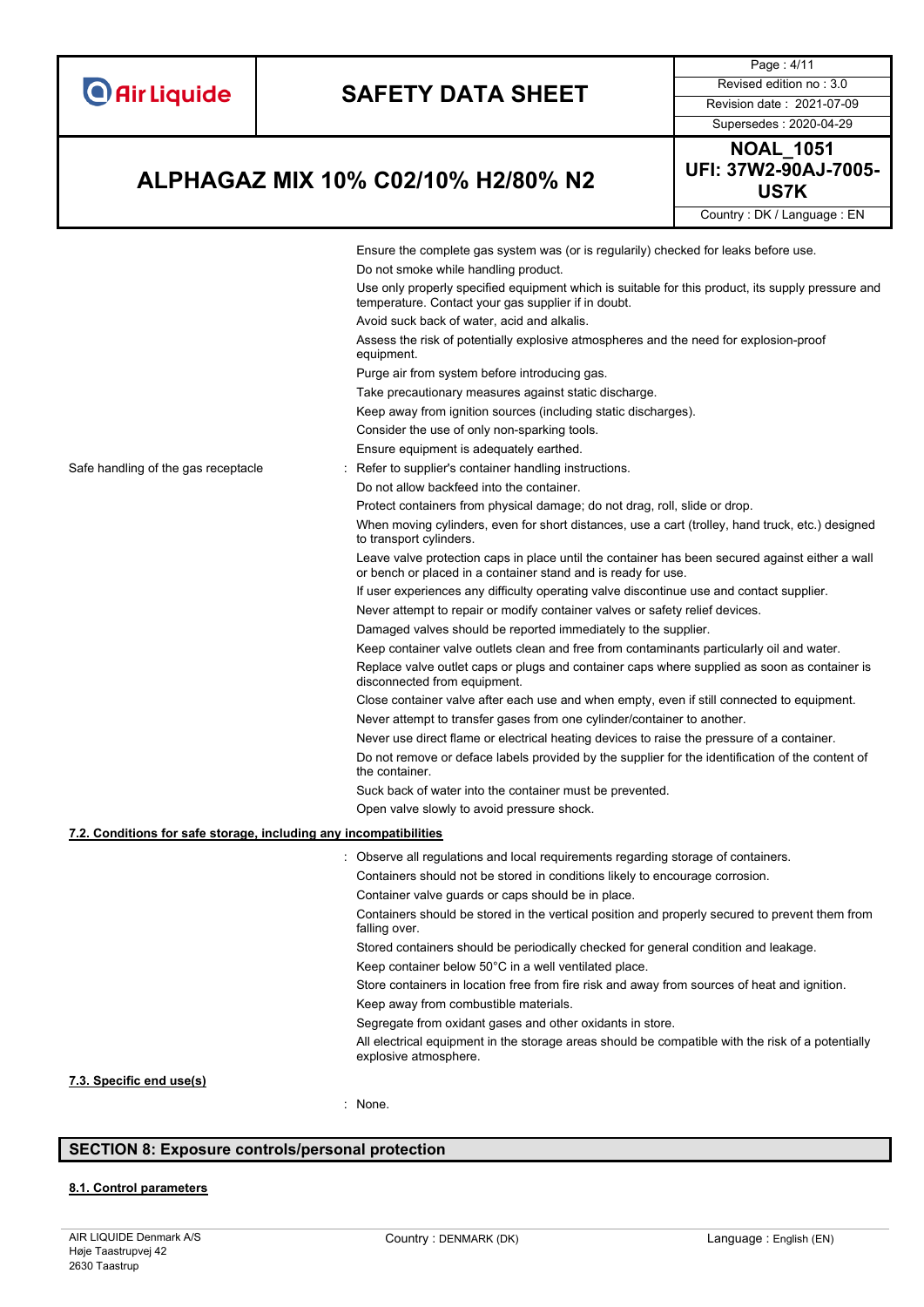

Page : 5/11

Supersedes : 2020-04-29

### **US7K ALPHAGAZ MIX 10% C02/10% H2/80% N2**

**NOAL\_1051 UFI: 37W2-90AJ-7005-**

Country : DK / Language : EN

| Carbon dioxide (124-38-9)                                                 |                                                                                                                                                                                                                                                                                                                                                                                                                                                         |  |
|---------------------------------------------------------------------------|---------------------------------------------------------------------------------------------------------------------------------------------------------------------------------------------------------------------------------------------------------------------------------------------------------------------------------------------------------------------------------------------------------------------------------------------------------|--|
| <b>EU - Occupational Exposure Limits</b>                                  |                                                                                                                                                                                                                                                                                                                                                                                                                                                         |  |
| Local name                                                                | Carbon dioxide                                                                                                                                                                                                                                                                                                                                                                                                                                          |  |
| IOELV TWA (mg/m <sup>3</sup> )                                            | 9000 mg/m <sup>3</sup>                                                                                                                                                                                                                                                                                                                                                                                                                                  |  |
| IOELV TWA (ppm)                                                           | 5000 ppm                                                                                                                                                                                                                                                                                                                                                                                                                                                |  |
| <b>Denmark - Occupational Exposure Limits</b>                             |                                                                                                                                                                                                                                                                                                                                                                                                                                                         |  |
| Local name                                                                | Carbondioxid (Kuldioxid; Kulsyre)                                                                                                                                                                                                                                                                                                                                                                                                                       |  |
| Grænseværdi (8 timer) (mg/m <sup>3</sup> )                                | 9000 mg/m <sup>3</sup>                                                                                                                                                                                                                                                                                                                                                                                                                                  |  |
| Grænseværdi (8 timer) (ppm)                                               | 5000 ppm                                                                                                                                                                                                                                                                                                                                                                                                                                                |  |
| Anmærkninger (DK)                                                         | E (betyder, at stoffet har en EF-grænseværdi)                                                                                                                                                                                                                                                                                                                                                                                                           |  |
| DNEL (Derived-No Effect Level)                                            | None available.                                                                                                                                                                                                                                                                                                                                                                                                                                         |  |
| PNEC (Predicted No-Effect Concentration)                                  | None available.                                                                                                                                                                                                                                                                                                                                                                                                                                         |  |
| 8.2. Exposure controls                                                    |                                                                                                                                                                                                                                                                                                                                                                                                                                                         |  |
| 8.2.1. Appropriate engineering controls                                   |                                                                                                                                                                                                                                                                                                                                                                                                                                                         |  |
|                                                                           | : Provide adequate general and local exhaust ventilation.                                                                                                                                                                                                                                                                                                                                                                                               |  |
|                                                                           | Product to be handled in a closed system.                                                                                                                                                                                                                                                                                                                                                                                                               |  |
|                                                                           | Systems under pressure should be regularily checked for leakages.                                                                                                                                                                                                                                                                                                                                                                                       |  |
|                                                                           | Ensure exposure is below occupational exposure limits (where available).                                                                                                                                                                                                                                                                                                                                                                                |  |
|                                                                           | Gas detectors should be used when flammable gases/vapours may be released.                                                                                                                                                                                                                                                                                                                                                                              |  |
|                                                                           |                                                                                                                                                                                                                                                                                                                                                                                                                                                         |  |
|                                                                           | Consider the use of a work permit system e.g. for maintenance activities.                                                                                                                                                                                                                                                                                                                                                                               |  |
| 8.2.2. Individual protection measures, e.g. personal protective equipment |                                                                                                                                                                                                                                                                                                                                                                                                                                                         |  |
|                                                                           | : A risk assessment should be conducted and documented in each work area to assess the risks<br>related to the use of the product and to select the PPE that matches the relevant risk. The<br>following recommendations should be considered:<br>PPE compliant to the recommended EN/ISO standards should be selected.                                                                                                                                 |  |
| • Eye/face protection                                                     | Wear safety glasses with side shields.<br>Standard EN 166 - Personal eye-protection - specifications.                                                                                                                                                                                                                                                                                                                                                   |  |
| • Skin protection                                                         |                                                                                                                                                                                                                                                                                                                                                                                                                                                         |  |
| - Hand protection                                                         | : Wear working gloves when handling gas containers.                                                                                                                                                                                                                                                                                                                                                                                                     |  |
|                                                                           | Standard EN 388 - Protective gloves against mechanical risk.                                                                                                                                                                                                                                                                                                                                                                                            |  |
| - Other                                                                   | Consider the use of flame resistant anti-static safety clothing.<br>Standard EN ISO 14116 - Limited flame spread materials.<br>Standard EN 1149-5 - Protective clothing: Electrostatic properties.<br>Wear safety shoes while handling containers.<br>Standard EN ISO 20345 - Personal protective equipment - Safety footwear.                                                                                                                          |  |
| • Respiratory protection                                                  | Gas filters may be used if all surrounding conditions e.g. type and concentration of the<br>contaminant(s) and duration of use are known.<br>Use gas filters with full face mask, where exposure limits may be exceeded for a short-term<br>period, e.g. connecting or disconnecting containers.<br>Gas filters do not protect against oxygen deficiency.<br>Standard EN 14387 - Gas filter(s), combined filter(s) and standard EN136, full face masks. |  |
| • Thermal hazards                                                         | None in addition to the above sections.                                                                                                                                                                                                                                                                                                                                                                                                                 |  |
| 8.2.3. Environmental exposure controls                                    |                                                                                                                                                                                                                                                                                                                                                                                                                                                         |  |

: Refer to local regulations for restriction of emissions to the atmosphere. See section 13 for specific methods for waste gas treatment.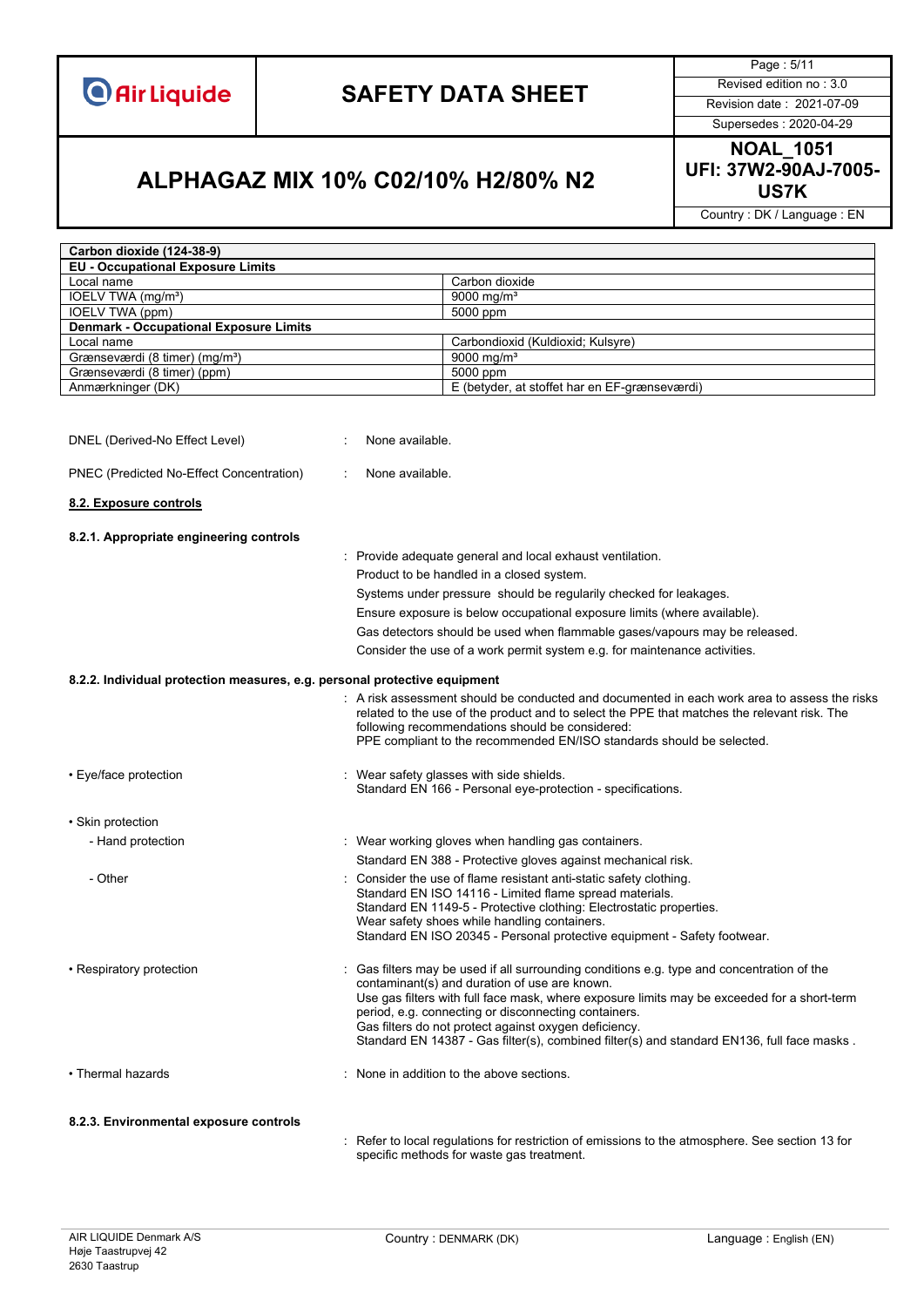**O** Air Liquide

# **SAFETY DATA SHEET** Revised edition no : 3.0

Page : 6/11 Supersedes : 2020-04-29

### **US7K ALPHAGAZ MIX 10% C02/10% H2/80% N2**

**NOAL\_1051 UFI: 37W2-90AJ-7005-**

Country : DK / Language : EN

#### **SECTION 9: Physical and chemical properties**

#### **9.1. Information on basic physical and chemical properties**

Appearance

| Physical state at 20°C / 101.3kPa               | : Gas                                                                                                                                              |  |
|-------------------------------------------------|----------------------------------------------------------------------------------------------------------------------------------------------------|--|
| Colour                                          | Mixture contains one or more component(s) which have the following colour(s):<br>Colourless.                                                       |  |
| Odour                                           | : Odourless.                                                                                                                                       |  |
| Odour threshold                                 | : Odour threshold is subjective and inadequate to warn of overexposure.                                                                            |  |
| рH                                              | : Not applicable for gases and gas mixtures.                                                                                                       |  |
| Melting point / Freezing point                  | : Not applicable for gas mixtures.                                                                                                                 |  |
| Boiling point                                   | : Not applicable for gas mixtures.                                                                                                                 |  |
| Flash point                                     | : Not applicable for gases and gas mixtures.                                                                                                       |  |
| Evaporation rate                                | : Not applicable for gases and gas mixtures.                                                                                                       |  |
| Flammability (solid, gas)                       | : Extremely flammable gas                                                                                                                          |  |
| <b>Explosive limits</b>                         | Flammability range not available.                                                                                                                  |  |
| Vapour pressure [20°C]                          | : Not applicable.                                                                                                                                  |  |
| Vapour pressure [50°C]                          | : Not applicable.                                                                                                                                  |  |
| Vapour density                                  | : Not applicable.                                                                                                                                  |  |
| Relative density, gas (air=1)                   | : Lighter or similar to air.                                                                                                                       |  |
| Water solubility                                | : Solubility in water of component(s) of the mixture :<br>· Carbon dioxide: 2000 mg/l Completely soluble. • Hydrogen: 1.6 mg/l • Nitrogen: 20 mg/l |  |
| Partition coefficient n-octanol/water (Log Kow) | : Not applicable for gas mixtures.                                                                                                                 |  |
| Auto-ignition temperature                       | : Not known.                                                                                                                                       |  |
| Decomposition temperature                       | : Not applicable.                                                                                                                                  |  |
| Viscosity                                       | : No reliable data available.                                                                                                                      |  |
| <b>Explosive properties</b>                     | : Not applicable.                                                                                                                                  |  |
| Oxidising properties                            | : Not applicable.                                                                                                                                  |  |
| 9.2. Other information                          |                                                                                                                                                    |  |
| Molar mass                                      | : Not applicable for gas mixtures.                                                                                                                 |  |
| Other data                                      | : None.                                                                                                                                            |  |

### **SECTION 10: Stability and reactivity 10.1. Reactivity** : No reactivity hazard other than the effects described in sub-sections below. **10.2. Chemical stability** : Stable under normal conditions. **10.3. Possibility of hazardous reactions** : Can form explosive mixture with air. May react violently with oxidants. **10.4. Conditions to avoid** : Keep away from heat/sparks/open flames/hot surfaces. – No smoking. Avoid moisture in installation systems.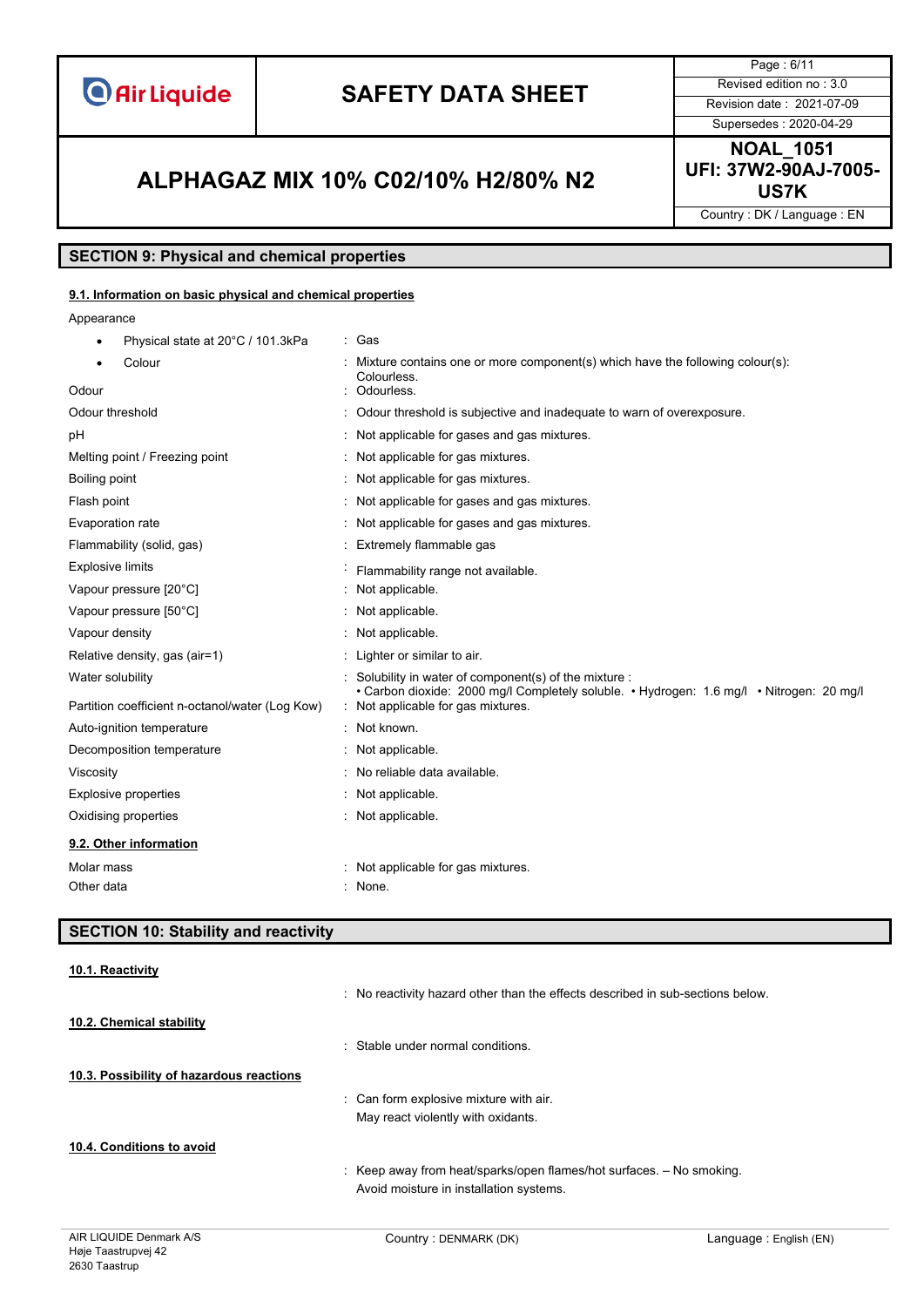|                                              |                                                                                                                                                                                                                                                                                                                                                                                                                                                                                                                                                              | Page: 7/11                                       |  |
|----------------------------------------------|--------------------------------------------------------------------------------------------------------------------------------------------------------------------------------------------------------------------------------------------------------------------------------------------------------------------------------------------------------------------------------------------------------------------------------------------------------------------------------------------------------------------------------------------------------------|--------------------------------------------------|--|
|                                              |                                                                                                                                                                                                                                                                                                                                                                                                                                                                                                                                                              | Revised edition no: 3.0                          |  |
| <b>O</b> Air Liquide                         | <b>SAFETY DATA SHEET</b>                                                                                                                                                                                                                                                                                                                                                                                                                                                                                                                                     | Revision date: 2021-07-09                        |  |
|                                              |                                                                                                                                                                                                                                                                                                                                                                                                                                                                                                                                                              |                                                  |  |
|                                              |                                                                                                                                                                                                                                                                                                                                                                                                                                                                                                                                                              | Supersedes: 2020-04-29                           |  |
| ALPHAGAZ MIX 10% C02/10% H2/80% N2           |                                                                                                                                                                                                                                                                                                                                                                                                                                                                                                                                                              | <b>NOAL_1051</b><br>UFI: 37W2-90AJ-7005-<br>US7K |  |
|                                              |                                                                                                                                                                                                                                                                                                                                                                                                                                                                                                                                                              | Country: DK / Language: EN                       |  |
|                                              |                                                                                                                                                                                                                                                                                                                                                                                                                                                                                                                                                              |                                                  |  |
| 10.5. Incompatible materials                 | : Air, Oxidisers.<br>For additional information on compatibility refer to ISO 11114.                                                                                                                                                                                                                                                                                                                                                                                                                                                                         |                                                  |  |
| 10.6. Hazardous decomposition products       |                                                                                                                                                                                                                                                                                                                                                                                                                                                                                                                                                              |                                                  |  |
|                                              | : Under normal conditions of storage and use, hazardous decomposition products should not be<br>produced.                                                                                                                                                                                                                                                                                                                                                                                                                                                    |                                                  |  |
| <b>SECTION 11: Toxicological information</b> |                                                                                                                                                                                                                                                                                                                                                                                                                                                                                                                                                              |                                                  |  |
| 11.1. Information on toxicological effects   |                                                                                                                                                                                                                                                                                                                                                                                                                                                                                                                                                              |                                                  |  |
| <b>Acute toxicity</b>                        | Toxicological effects not expected from this product if occupational exposure limit values are<br>not exceeded.                                                                                                                                                                                                                                                                                                                                                                                                                                              |                                                  |  |
|                                              | Unlike simple asphyxiants, carbon dioxide has the ability to cause death even when normal<br>oxygen levels (20-21%) are maintained. 5% CO2 has been found to act synergistically to<br>increase the toxicity of certain other gases (CO, NO2). CO2 has been shown to enhance the<br>production of carboxy- or met-hemoglobin by these gases possibly due to carbon dioxide's<br>stimulatory effects on the respiratory and circulatory systems.<br>For more information, see 'EIGA Safety Info 24: Carbon Dioxide, Physiological Hazards' at<br>www.eiga.eu. |                                                  |  |
| <b>Skin corrosion/irritation</b>             | : No known effects from this product.                                                                                                                                                                                                                                                                                                                                                                                                                                                                                                                        |                                                  |  |
| Serious eye damage/irritation                | : No known effects from this product.                                                                                                                                                                                                                                                                                                                                                                                                                                                                                                                        |                                                  |  |
| Respiratory or skin sensitisation            | : No known effects from this product.                                                                                                                                                                                                                                                                                                                                                                                                                                                                                                                        |                                                  |  |
| Germ cell mutagenicity                       | No known effects from this product.                                                                                                                                                                                                                                                                                                                                                                                                                                                                                                                          |                                                  |  |
| <b>Carcinogenicity</b>                       | No known effects from this product.                                                                                                                                                                                                                                                                                                                                                                                                                                                                                                                          |                                                  |  |
| <b>Reproductive toxicity</b>                 |                                                                                                                                                                                                                                                                                                                                                                                                                                                                                                                                                              |                                                  |  |
| Toxic for reproduction: Fertility            | No known effects from this product.                                                                                                                                                                                                                                                                                                                                                                                                                                                                                                                          |                                                  |  |
| Toxic for reproduction: unborn child         | No known effects from this product.                                                                                                                                                                                                                                                                                                                                                                                                                                                                                                                          |                                                  |  |
| <b>STOT-single exposure</b>                  | No known effects from this product.                                                                                                                                                                                                                                                                                                                                                                                                                                                                                                                          |                                                  |  |

- **STOT-repeated exposure** : No known effects from this product.
- Aspiration hazard<br> **Aspiration** hazard<br> **Aspiration** hazard<br> **Aspiration** hazard<br> **Aspiration** hazard<br> **Aspiration** hazard<br> **Aspiration** hazard<br> **Aspiration** is not all the set of the set of the set of the set of the set o

### **SECTION 12: Ecological information**

#### **12.1. Toxicity**

| Assessment                                                     | : No ecological damage caused by this product.                                                |                        |
|----------------------------------------------------------------|-----------------------------------------------------------------------------------------------|------------------------|
| EC50 48h - Daphnia magna [mg/l]<br>EC50 72h - Algae [mg/l]     | : No data available.<br>: No data available.                                                  |                        |
| LC50 96 h - Fish [mg/l]<br>12.2. Persistence and degradability | : No data available.                                                                          |                        |
| Assessment<br>12.3. Bioaccumulative potential                  | : No ecological damage caused by this product.                                                |                        |
| Assessment<br>12.4. Mobility in soil                           | : No data available.                                                                          |                        |
| Assessment                                                     | : Because of its high volatility, the product is unlikely to cause ground or water pollution. |                        |
| AIR LIQUIDE Denmark A/S                                        | Country: DENMARK (DK)                                                                         | Language: English (EN) |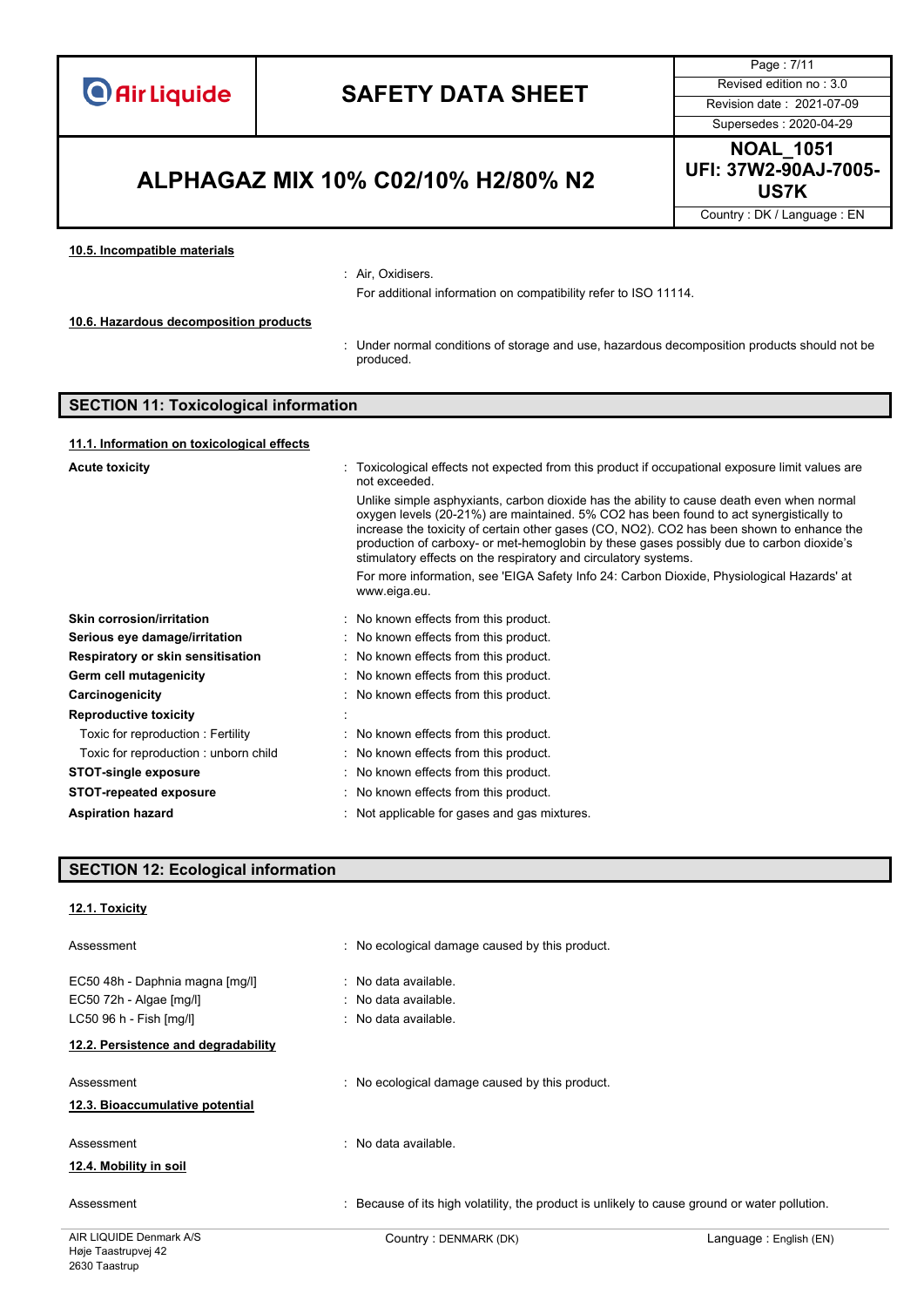|                                                                                       |                                                                                                                                                                               | Page: 8/11                                       |
|---------------------------------------------------------------------------------------|-------------------------------------------------------------------------------------------------------------------------------------------------------------------------------|--------------------------------------------------|
|                                                                                       |                                                                                                                                                                               | Revised edition no: 3.0                          |
| <b>Air Liquide</b>                                                                    | <b>SAFETY DATA SHEET</b>                                                                                                                                                      | Revision date: 2021-07-09                        |
|                                                                                       |                                                                                                                                                                               | Supersedes: 2020-04-29                           |
| ALPHAGAZ MIX 10% C02/10% H2/80% N2                                                    |                                                                                                                                                                               | <b>NOAL_1051</b><br>UFI: 37W2-90AJ-7005-<br>US7K |
|                                                                                       |                                                                                                                                                                               | Country: DK / Language: EN                       |
|                                                                                       | Partition into soil is unlikely.                                                                                                                                              |                                                  |
| 12.5. Results of PBT and vPvB assessment                                              |                                                                                                                                                                               |                                                  |
| Assessment                                                                            | : Not classified as PBT or vPvB.                                                                                                                                              |                                                  |
| 12.6. Other adverse effects                                                           |                                                                                                                                                                               |                                                  |
| Other adverse effects                                                                 | : No known effects from this product.                                                                                                                                         |                                                  |
| Effect on the ozone layer                                                             | $:$ None.                                                                                                                                                                     |                                                  |
| Effect on global warming                                                              | : Contains greenhouse gas(es).                                                                                                                                                |                                                  |
| <b>SECTION 13: Disposal considerations</b>                                            |                                                                                                                                                                               |                                                  |
| 13.1. Waste treatment methods                                                         |                                                                                                                                                                               |                                                  |
|                                                                                       | Contact supplier if guidance is required.                                                                                                                                     |                                                  |
|                                                                                       | Do not discharge into areas where there is a risk of forming an explosive mixture with air.<br>Waste gas should be flared through a suitable burner with flash back arrestor. |                                                  |
|                                                                                       | Do not discharge into any place where its accumulation could be dangerous.                                                                                                    |                                                  |
|                                                                                       | Ensure that the emission levels from local regulations or operating permits are not exceeded.                                                                                 |                                                  |
|                                                                                       | Refer to the EIGA code of practice Doc.30 "Disposal of Gases", downloadable at<br>http://www.eiga.org for more guidance on suitable disposal methods.                         |                                                  |
|                                                                                       | Return unused product in original container to supplier.                                                                                                                      |                                                  |
| List of hazardous waste codes (from<br>Commission Decision 2000/532/EC as<br>amended) | : 16 05 04 *: Gases in pressure containers (including halons) containing hazardous substances.                                                                                |                                                  |
| 13.2. Additional information                                                          |                                                                                                                                                                               |                                                  |
|                                                                                       | ومنافهم ومراادهم المجمل والطموالوسيم والانبيساس ومساوي والرومات والمستحقق المحمود والمستحدث والمستحل والمستحلات                                                               |                                                  |

| : External treatment and disposal of waste should comply with applicable local and/or national |
|------------------------------------------------------------------------------------------------|
| regulations.                                                                                   |
|                                                                                                |

| <b>SECTION 14: Transport information</b>       |                                                                                                                                                             |                        |
|------------------------------------------------|-------------------------------------------------------------------------------------------------------------------------------------------------------------|------------------------|
| 14.1. UN number                                |                                                                                                                                                             |                        |
| UN-No.                                         | : 1954                                                                                                                                                      |                        |
| 14.2. UN proper shipping name                  |                                                                                                                                                             |                        |
| Transport by road/rail (ADR/RID)               | COMPRESSED GAS, FLAMMABLE, N.O.S. (Hydrogen, Nitrogen)                                                                                                      |                        |
| Transport by air (ICAO-TI / IATA-DGR)          | Compressed gas, flammable, n.o.s. (Hydrogen, Nitrogen)                                                                                                      |                        |
| Transport by sea (IMDG)                        | COMPRESSED GAS, FLAMMABLE, N.O.S. (Hydrogen, Nitrogen)<br>$\blacksquare$                                                                                    |                        |
| 14.3. Transport hazard class(es)               |                                                                                                                                                             |                        |
| Labelling                                      |                                                                                                                                                             |                        |
|                                                | 2.1 : Flammable gases.                                                                                                                                      |                        |
| Transport by road/rail (ADR/RID)               |                                                                                                                                                             |                        |
| Class                                          | $\therefore$ 2                                                                                                                                              |                        |
| Classification code                            | : 1F                                                                                                                                                        |                        |
| Hazard identification number                   | : 23                                                                                                                                                        |                        |
| <b>Tunnel Restriction</b>                      | B/D - Tank carriage : Passage forbidden through tunnels of category B, C, D and E. Other<br>carriage: Passage forbidden through tunnels of category D and E |                        |
| AIR LIQUIDE Denmark A/S<br>Høje Taastrupvej 42 | Country: DENMARK (DK)                                                                                                                                       | Language: English (EN) |

2630 Taastrup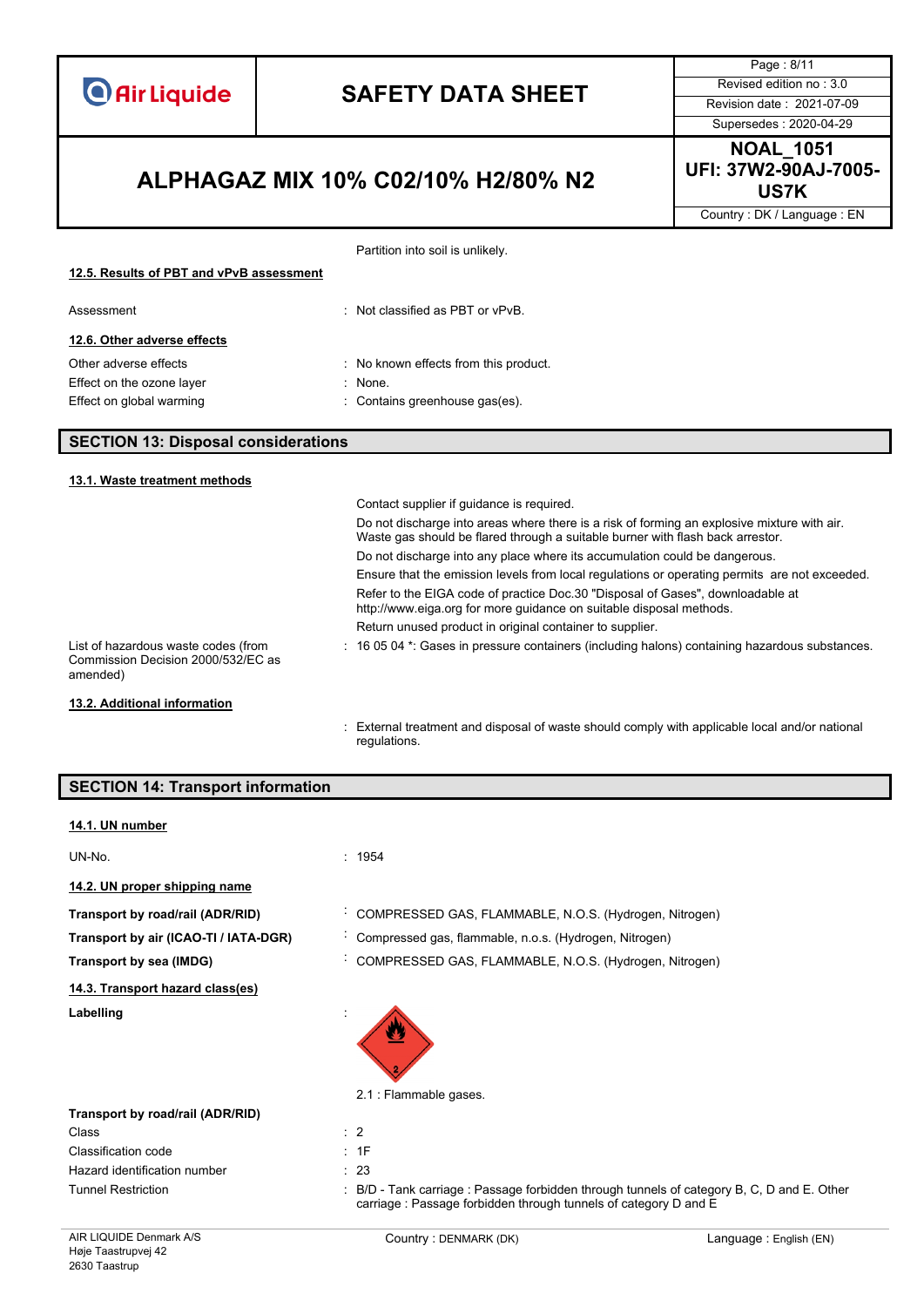

**US7K ALPHAGAZ MIX 10% C02/10% H2/80% N2**

Page : 9/11 Supersedes : 2020-04-29

**NOAL\_1051 UFI: 37W2-90AJ-7005-**

Country : DK / Language : EN

| Transport by air (ICAO-TI / IATA-DGR)                                    |                                                                                                                                          |
|--------------------------------------------------------------------------|------------------------------------------------------------------------------------------------------------------------------------------|
| Class / Div. (Sub. risk(s))                                              | $\therefore$ 2.1                                                                                                                         |
| Transport by sea (IMDG)                                                  |                                                                                                                                          |
| Class / Div. (Sub. risk(s))                                              | $\therefore$ 2.1                                                                                                                         |
| Emergency Schedule (EmS) - Fire                                          | $\therefore$ F-D                                                                                                                         |
| Emergency Schedule (EmS) - Spillage                                      | $: S-U$                                                                                                                                  |
| 14.4. Packing group                                                      |                                                                                                                                          |
| Transport by road/rail (ADR/RID)                                         | : Not established.                                                                                                                       |
| Transport by air (ICAO-TI / IATA-DGR)                                    | Not established.                                                                                                                         |
| Transport by sea (IMDG)                                                  | Not established.                                                                                                                         |
| 14.5. Environmental hazards                                              |                                                                                                                                          |
| Transport by road/rail (ADR/RID)                                         | : None.                                                                                                                                  |
| Transport by air (ICAO-TI / IATA-DGR)                                    | None.                                                                                                                                    |
| Transport by sea (IMDG)                                                  | : None.                                                                                                                                  |
| 14.6. Special precautions for user                                       |                                                                                                                                          |
| Packing Instruction(s)                                                   |                                                                                                                                          |
| Transport by road/rail (ADR/RID)                                         | : P200                                                                                                                                   |
| Transport by air (ICAO-TI / IATA-DGR)                                    |                                                                                                                                          |
| Passenger and Cargo Aircraft                                             | : Forbidden.                                                                                                                             |
| Cargo Aircraft only                                                      | : 200.                                                                                                                                   |
| Transport by sea (IMDG)                                                  | : P200                                                                                                                                   |
| Special transport precautions                                            | : Avoid transport on vehicles where the load space is not separated from the driver's<br>compartment.                                    |
|                                                                          | Ensure vehicle driver is aware of the potential hazards of the load and knows what to do in the<br>event of an accident or an emergency. |
|                                                                          | Before transporting product containers:                                                                                                  |
|                                                                          | - Ensure there is adequate ventilation.                                                                                                  |
|                                                                          | - Ensure that containers are firmly secured.                                                                                             |
|                                                                          | - Ensure valve is closed and not leaking.                                                                                                |
|                                                                          | - Ensure valve outlet cap nut or plug (where provided) is correctly fitted.                                                              |
|                                                                          | - Ensure valve protection device (where provided) is correctly fitted.                                                                   |
| 14.7. Transport in bulk according to Annex II of Marpol and the IBC Code |                                                                                                                                          |

: Not applicable.

#### **SECTION 15: Regulatory information**

#### **15.1. Safety, health and environmental regulations/legislation specific for the substance or mixture**

#### **EU-Regulations**

| Restrictions on use<br>Seveso Directive: 2012/18/EU (Seveso III) | $\therefore$ None.<br>: Covered.                      |
|------------------------------------------------------------------|-------------------------------------------------------|
| <b>National regulations</b>                                      |                                                       |
| National legislation                                             | : Ensure all national/local regulations are observed. |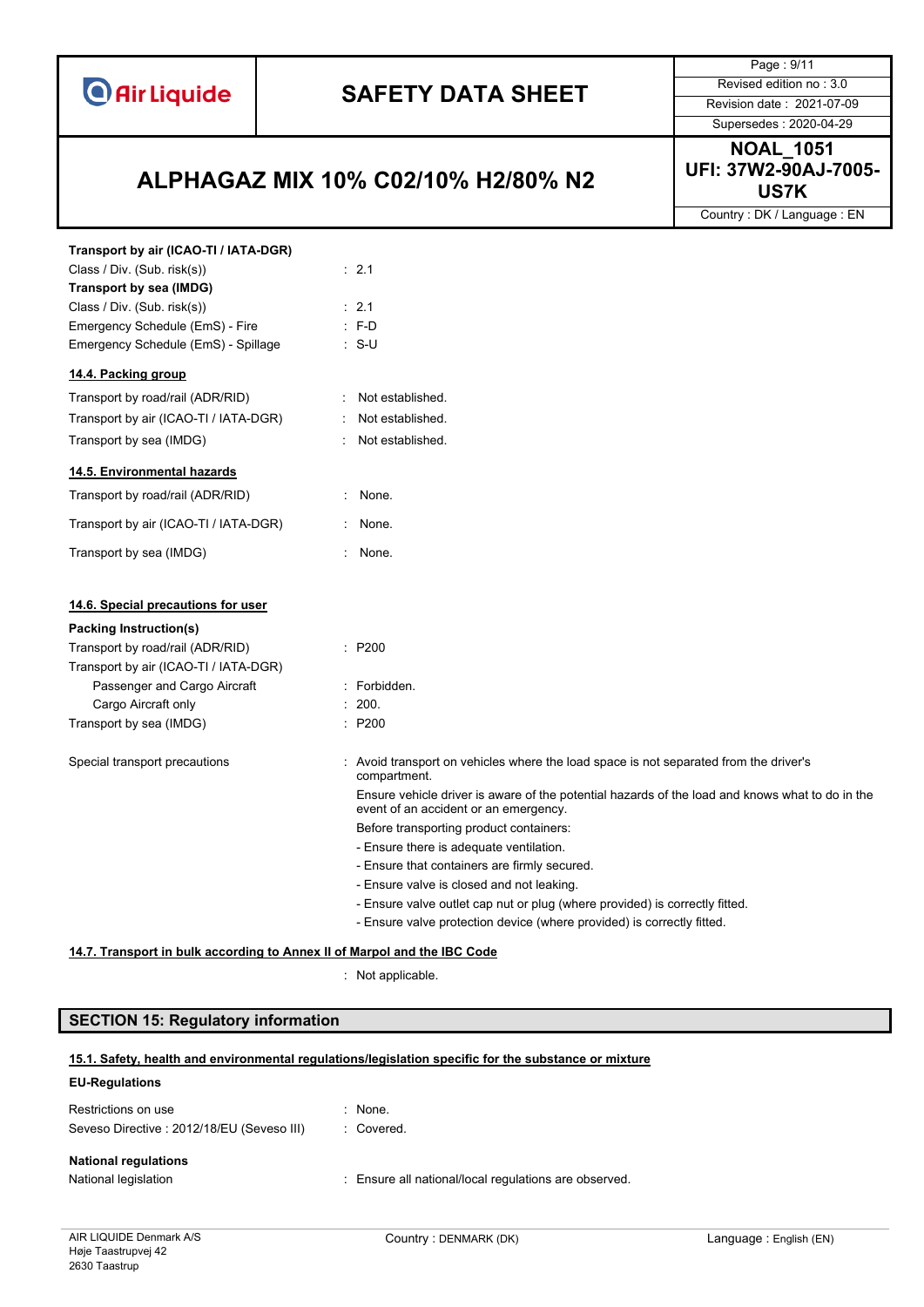

Page : 10/11

### **US7K ALPHAGAZ MIX 10% C02/10% H2/80% N2**

Supersedes : 2020-04-29 **NOAL\_1051 UFI: 37W2-90AJ-7005-**

Country : DK / Language : EN

#### **Denmark**

Recommendations Danish Regulation : Young people below the age of 18 years are not allowed to use the product Pregnant/breastfeeding women working with the product must not be in direct contact with the product **15.2. Chemical safety assessment** : A CSA does not need to be carried out for this product.

#### **SECTION 16: Other information**

| Indication of changes      | Revised safety data sheet in accordance with commission regulation (EU) No 453/2010.                                                                                                                                           |
|----------------------------|--------------------------------------------------------------------------------------------------------------------------------------------------------------------------------------------------------------------------------|
| Abbreviations and acronyms | : ATE - Acute Toxicity Estimate                                                                                                                                                                                                |
|                            | CLP - Classification Labelling Packaging Regulation; Regulation (EC) No 1272/2008                                                                                                                                              |
|                            | REACH - Registration, Evaluation, Authorisation and Restriction of Chemicals Regulation (EC)<br>No 1907/2006                                                                                                                   |
|                            | EINECS - European Inventory of Existing Commercial Chemical Substances                                                                                                                                                         |
|                            | CAS# - Chemical Abstract Service number                                                                                                                                                                                        |
|                            | PPE - Personal Protection Equipment                                                                                                                                                                                            |
|                            | LC50 - Lethal Concentration to 50 % of a test population                                                                                                                                                                       |
|                            | <b>RMM - Risk Management Measures</b>                                                                                                                                                                                          |
|                            | PBT - Persistent. Bioaccumulative and Toxic                                                                                                                                                                                    |
|                            | vPvB - Very Persistent and Very Bioaccumulative                                                                                                                                                                                |
|                            | STOT- SE: Specific Target Organ Toxicity - Single Exposure                                                                                                                                                                     |
|                            | <b>CSA - Chemical Safety Assessment</b>                                                                                                                                                                                        |
|                            | <b>EN</b> - European Standard                                                                                                                                                                                                  |
|                            | <b>UN</b> - United Nations                                                                                                                                                                                                     |
|                            | ADR - International Agreement concerning the International Carriage of Dangerous Goods by<br>Road                                                                                                                              |
|                            | IATA - International Air Transport Association                                                                                                                                                                                 |
|                            | IMDG code - International Maritime Dangerous Goods                                                                                                                                                                             |
|                            | RID - Regulations concerning the International Carriage of Dangerous Goods by Rail                                                                                                                                             |
|                            | <b>WGK - Water Hazard Class</b>                                                                                                                                                                                                |
|                            | STOT - RE: Specific Target Organ Toxicity - Repeated Exposure                                                                                                                                                                  |
| Training advice            | Ensure operators understand the flammability hazard.                                                                                                                                                                           |
| Further information        | Classification using data from databases maintained by the European Industrial Gases<br>Association (EIGA). Data is maintained in EIGA doc 169 : 'Classification and Labelling Guide',<br>downloadable at: http://www.eiga.eu. |
|                            | Classification in accordance with the procedures and calculation methods of Regulation (EC)<br>1272/2008 (CLP).                                                                                                                |

#### Full text of H- and EUH-statements

| Flam, Gas 1        | Flammable gases, Category 1                        |
|--------------------|----------------------------------------------------|
| Press. Gas (Comp.) | Gases under pressure : Compressed gas              |
| Press. Gas (Lig.)  | Gases under pressure : Liquefied gas               |
| H <sub>220</sub>   | Extremely flammable gas                            |
| H <sub>280</sub>   | Contains gas under pressure; may explode if heated |